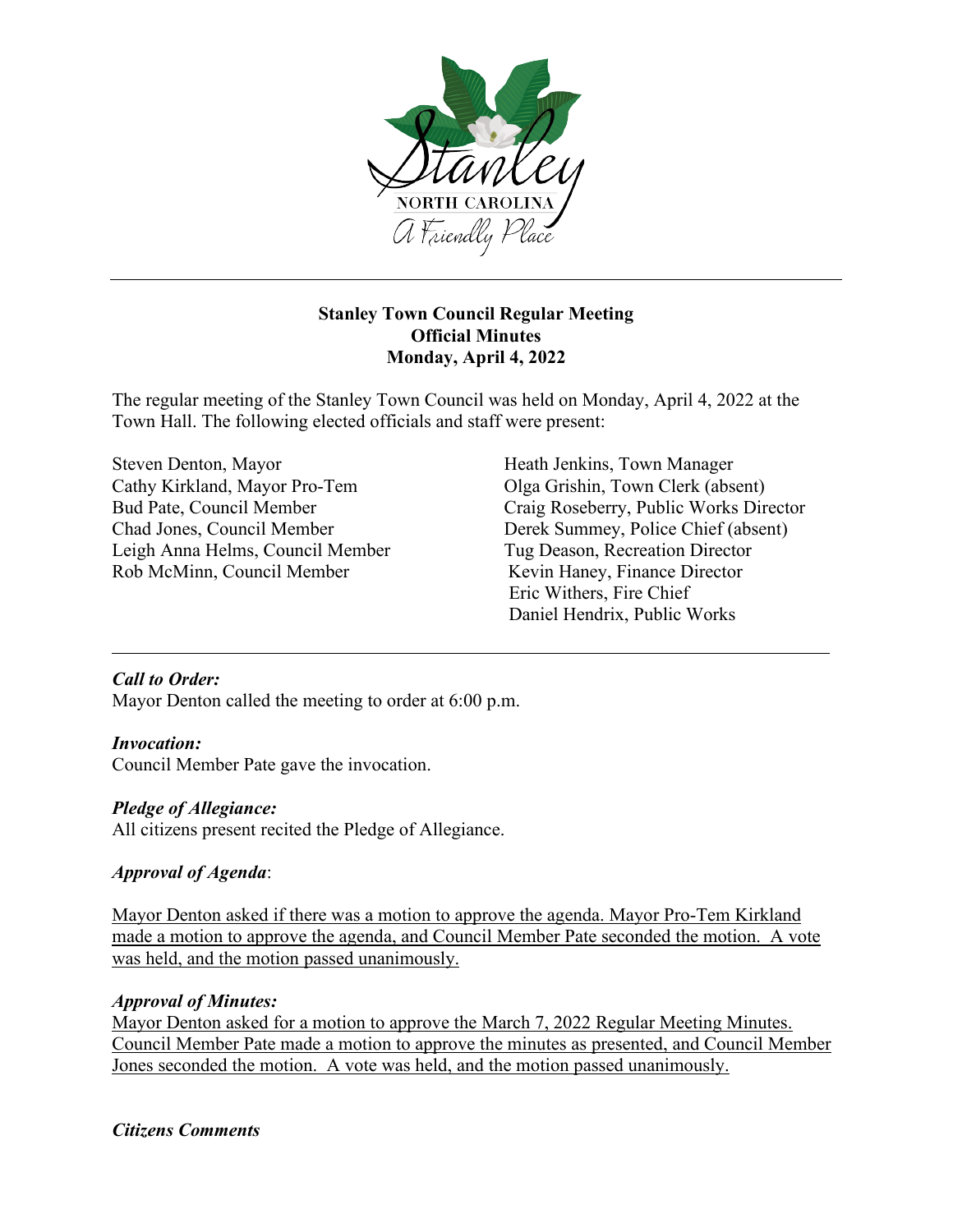Mr. Dimmer spoke on the subject of the rezoning of parcel 221097 off Mariposa Rd from M-1 to R-20. He noted a rezoning of the parcel across from this one was approved by the Council. The purpose of the rezoning is to construct 150 townhomes. Having a charter school close to the townhomes is very appealing to the potential buyers and the community overall. The parcel requested to be rezoned already has a portion zoned as R-20.

## *Public Hearing:*   **A. Rezoning of parcel 221097 off Mariposa Rd portion that is M-1 to R-20**

Mayor Denton asked if there was a motion to open a public hearing. Council Member Helms made a motion, and Council Member Jones seconded the motion. A vote was held, and the motion passed unanimously.

The Town and Council received a number of responses, inquiries, letters of support and emails. All are in favor of the rezoning Charter School.

Mayor Denton asked if there was a motion to close the public hearing. Mayor Pro-Tem Kirkland made a motion, and Council Member Pate seconded the motion. A vote was held, and the motion passed unanimously.

Mayor Denton asked if there was a motion to approve rezoning of parcel 221097 from M-1 to R-20. Council Member Pate made a motion, and Council Member Helms seconded the motion. A vote was held, and the motion passed unanimously.

## **B. Subdivision of parcel 133843, 357 N. Main Street, Stanley for the purpose of selling approximately half of the acreage and buildings to be renovated and returned to service**

Mayor Denton asked if there was a motion to open a public hearing. Mayor Pro-Tem Kirkland made a motion, and Council Member Jones seconded the motion. A vote was held, and the motion passed unanimously.

Mayor Denton asked if there was a motion to close the public hearing. Council Member McMinn made a motion, and Council Member Helms seconded the motion. A vote was held, and the motion passed unanimously.

Mayor Denton asked if there was a motion to approve subdivision of parcel 133843. Council Member McMinn made a motion, and Council Member Pate seconded the motion. A vote was held, and the motion passed unanimously.

## **C. Subdivision of parcel 133313, 320 Fourth Street, Stanley, (Old Water Treatment Plant) for the purpose of constructing single-family homes**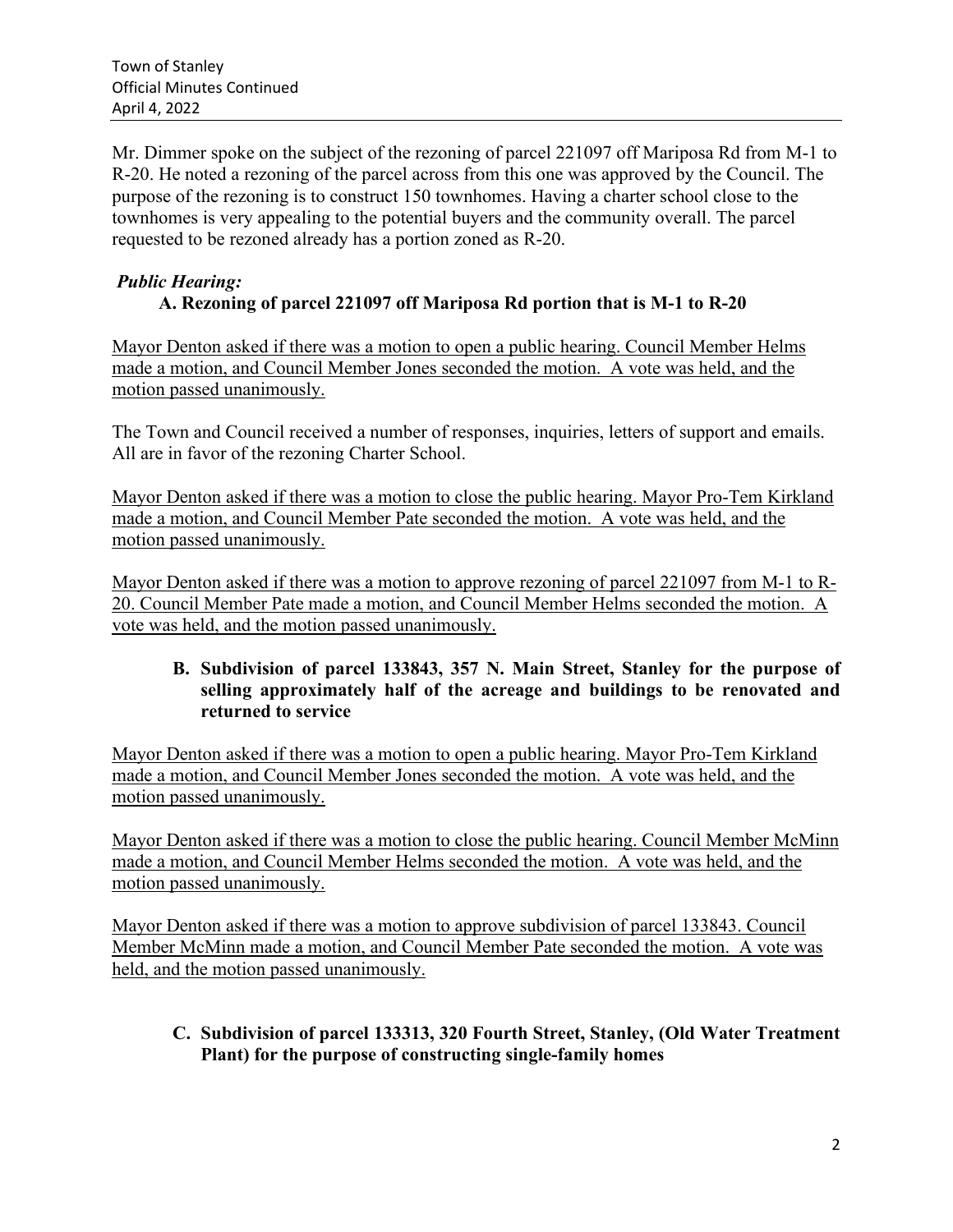Mayor Denton asked if there was a motion to open a public hearing. Mayor Pro-Tem Kirkland made a motion, and Council Member McMinn seconded the motion. A vote was held, and the motion passed unanimously.

Mr. Dimmer explained the plan was to demo the water plan to build and to sell six single-family homes up to \$300,00 value.

Mayor Denton asked if there was a motion to close the public hearing. Mayor Pro-Tem Kirkland made a motion, and Council Member McMinn seconded the motion. A vote was held, and the motion passed unanimously.

Mayor Denton asked if there was a motion to approve subdivision of parcel 133313. Council Member McMinn made a motion, and Council Member Pate seconded the motion. A vote was held, and the motion passed unanimously.

## *New Business:*

#### **Authorize Town Manager to sign the Warranty Deed and other documents relating to the Water plant closing on behalf of the Town**

Mayor Denton asked if there was a motion to authorize town manager to sign the warranty deed and other documents relating to the water plant closing. Council Member McMinn made a motion, and Mayor Pro-Tem Kirkland seconded the motion. A vote was held, and the motion passed unanimously.

### *Department Reports*

The Finance report was presented.

The Public Works report was submitted.

The Recreation Department report was submitted.

The Fire Department report was submitted.

The Police Department report was submitted.

Town Manager presented a draft of the budget for FY 2022-20223. There are numerous meetings scheduled to discuss department budgets.

. Mayor Denton asked for a motion to adjourn. Mayor Pro-Tem Kirkland made a motion, Council Member Pate seconded the motion. A vote was held, and the motion passed unanimously to adjourn.